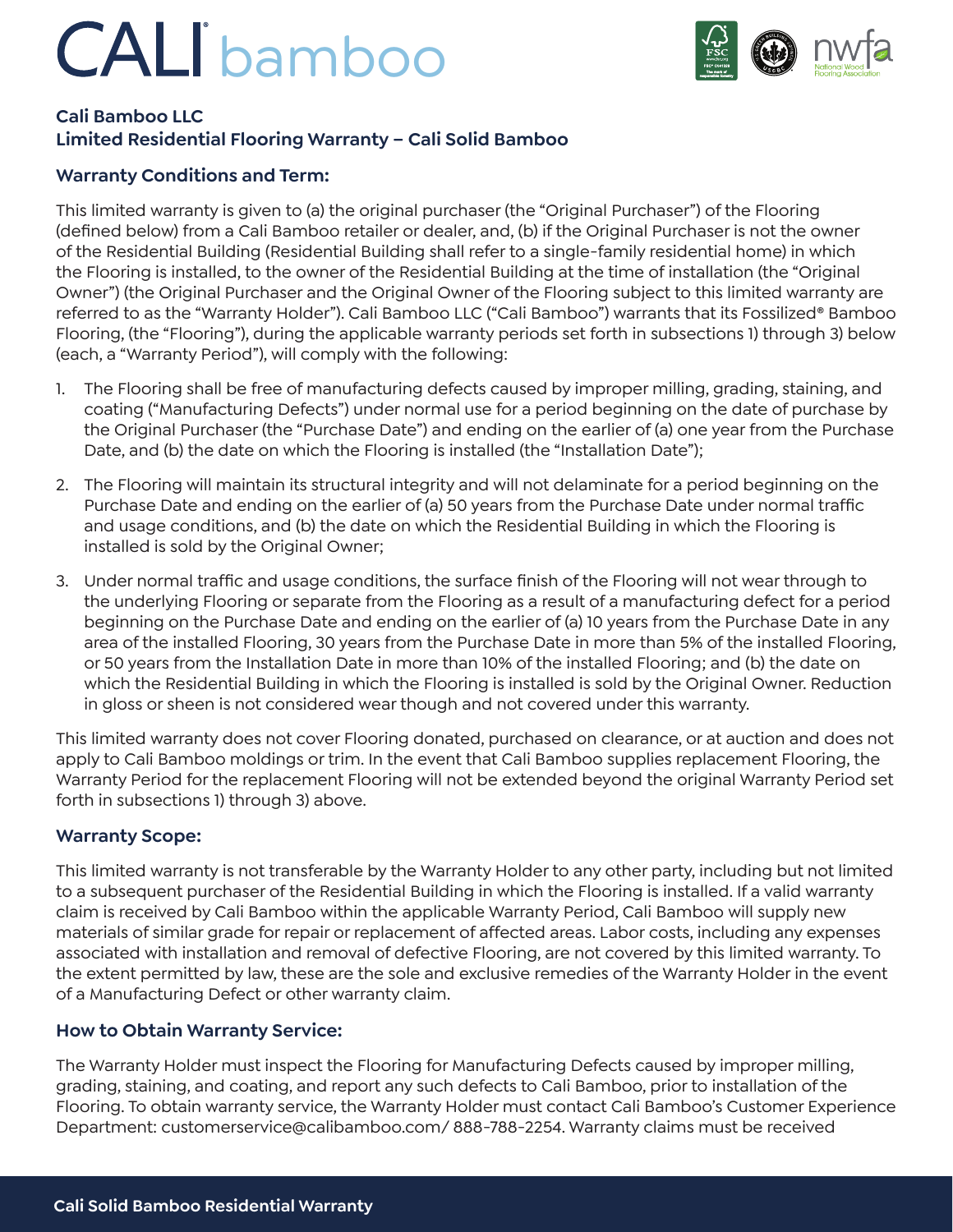# CALI bamboo



within 30 calendar days after the Warranty Holder identifies the Manufacturing Defect or other basis for a warranty claim. To be covered under this Cali Bamboo limited warranty, the Warranty Holder must provide documentation of a sales order and proof that the Flooring was properly installed in accordance with the Installation Guide (defined below).

Cali Bamboo reserves the right to retain a certified and independent National Wood Flooring Association Inspector ("NWFA Inspector") to verify the Warranty Holder's warranty claims. The determination of the NWFA Inspector regarding the warranty claim is not binding on either Cali Bamboo or on Warranty Holder. A determination that does not verify the warranty claim shall not affect the Warranty Holder's right to submit its claim to arbitration in accordance with the terms of the Arbitration Agreement (as defined in Cali Bamboo's Terms and Conditions of Purchase). The performance of the inspection, however, if requested by Cali Bamboo and assuming that Cali Bamboo advances the full cost of the inspection as described above, is a requirement for the Warranty Holder to submit a warranty claim to arbitration under the Arbitration Agreement.

For specific instructions on how to obtain warranty service for defective Flooring, visit the Cali Bamboo website https://www.calibamboo.com/flooring-warranty/.

#### **Warranty Exclusions and Limitations:**

This limited warranty covers Flooring that is both (i) installed with strict adherence to Cali Bamboo's Solid Bamboo flooring installation guide found online at https://www.calibamboo.com/flooring-installation (the "Installation Guide") and (ii) maintained in accordance with Cali Bamboo's Solid Bamboo flooring care and maintenance guidelines found online at https://www.calibamboo.com/floor-care-and-maintenance/ (the "Maintenance Guide"). Cali Bamboo will provide copies of these guides upon request by Warranty Holder. This limited warranty only applies when the Flooring is used under normal traffic and other usage conditions. Bamboo floors, like other wood floors, are subject to contraction and expansion, the occurrence of which is not covered by this limited warranty.

The limited warranty for Manufacturing Defects does not apply after the Warranty Holder has installed the Flooring, and product variation or error that does not exceed the 5% industry standard is not considered a manufacturing defect for purposes of this limited warranty. This limited warranty does not extend to or cover:

(a) any damage, warping, cupping, buckling, splits, cracks, grain raising, checking, edge fracturing, splintering, chipping, or any other defect to the Flooring caused by accidents, alterations, misuse, abuse, direct exposure to the elements, or improper installation/maintenance;

(b) Flooring damage resulting from failure to maintain appropriate humidity levels which may require the use of humidifier and/ or de-humidifier, as stated in the Maintenance Guide;

(c) Flooring damage caused by moisture, excessive dryness, excessive heat or cold, negligence, water, erosion, pets, insects, sanding, settlement or movement of the structure to which the Flooring is attached, and/ or installation of Flooring over improper subfloor;

(d) Flooring damage caused by steam mops or wet mopping;

(e) Flooring damage caused by moisture intrusions from concrete hydrostatic pressure, flooding, or plumbing leaks, along with high levels of alkalinity, or by moisture trapped below the Flooring that creates mold or mildew;

(f) damage caused by installation of the Flooring in basements and/ or highly fluctuating moisture environments or resulting from installation over radiant heat floors that exceed 80 degrees Fahrenheit;